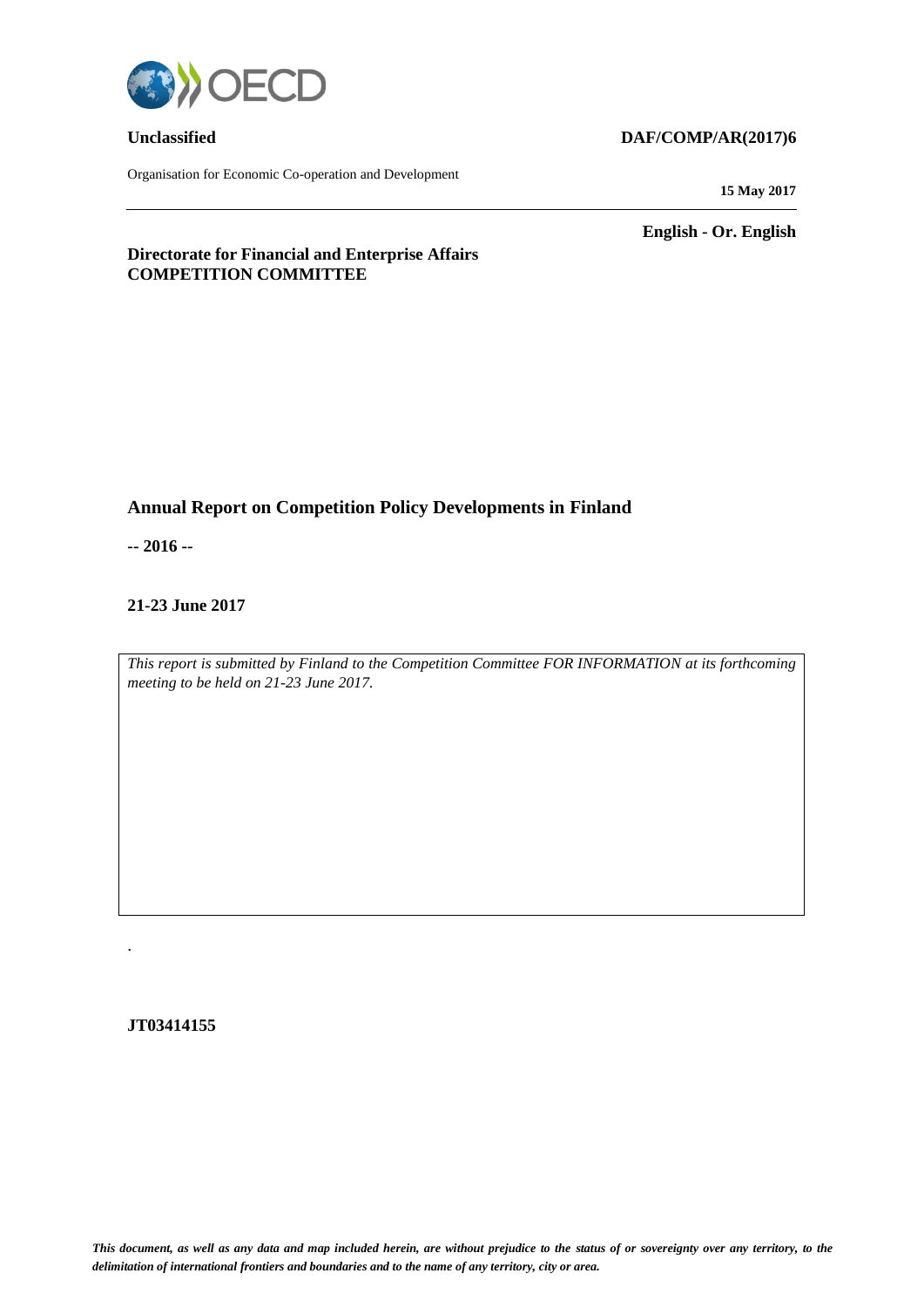# *Table of Contents*

| 2.1 Action against anticompetitive practices, including agreements<br>2.2.1 Statistics on number, size and type of mergers notified |  |
|-------------------------------------------------------------------------------------------------------------------------------------|--|
| 3. The role of competition authorities in the formulation and implementation of other policies 7                                    |  |
|                                                                                                                                     |  |
|                                                                                                                                     |  |
| 4.1.2 Number of employees (person-years, covering competition enforcement)  8                                                       |  |
| 5. Summaries of or references to new reports and studies on competition policy issues  8                                            |  |
|                                                                                                                                     |  |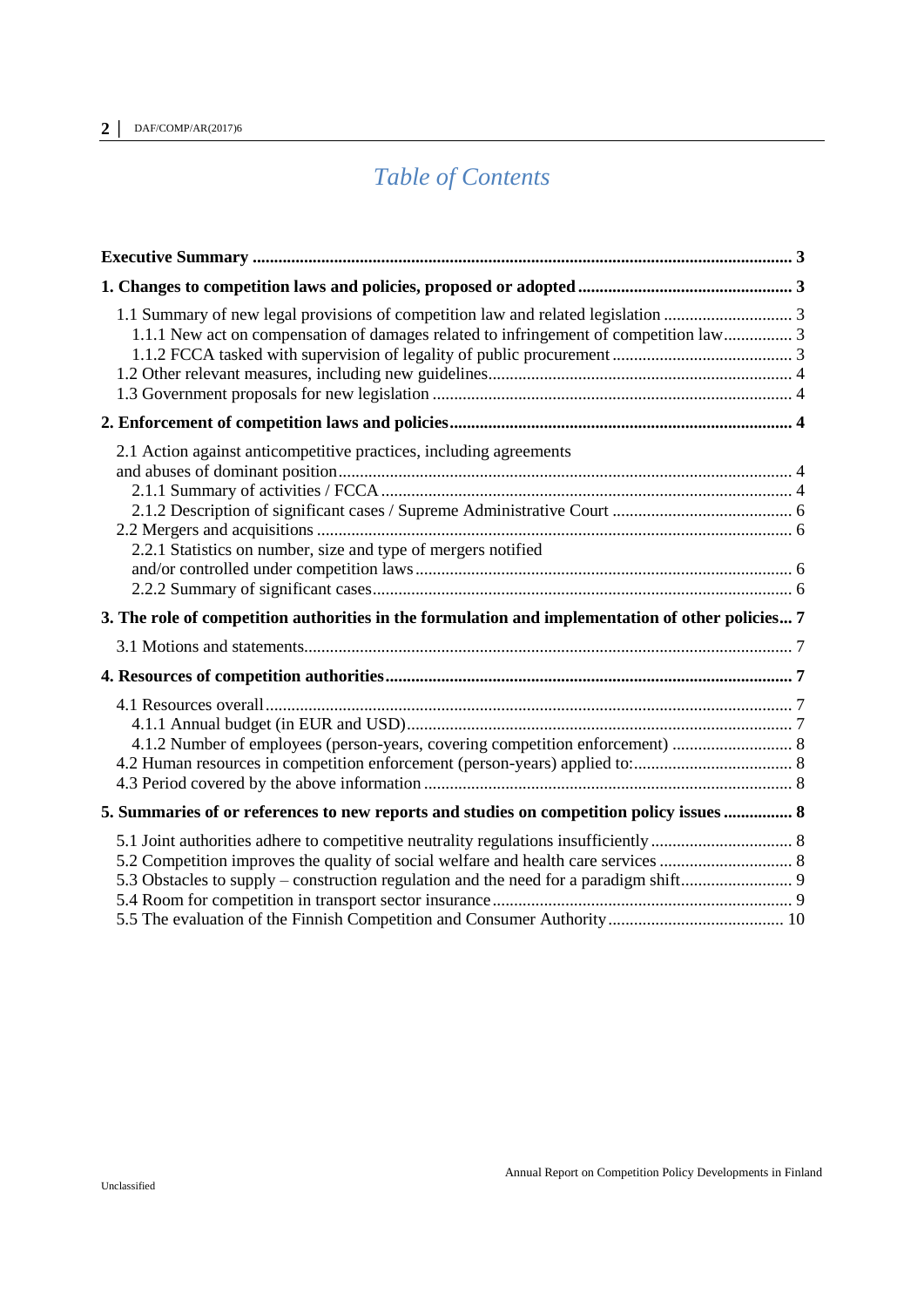## *Executive Summary*

<span id="page-2-0"></span>Year 2016 was a productive and successful year for the FCCA in many respects. In a decision issued 29th December, the Supreme Administrative Court upheld the Market Court's ruling of 26 June 2014 in a landmark case of abuse of dominance: predatory pricing in the fresh milk markets. The Market Court had imposed a penalty of EUR 70 million to Valio as proposed by the FCCA, representing the largest fine in a competition case to a single company in Finland. Moreover, 2016 was an active year for the FCCA regarding legislation, in particular. The new act on the compensation of damages related to infringement of competition law entered into force on 26 December 2016. The FCCA updated guidelines on immunity from and reduction of fines in cartel cases. The Competition Act is partly under review and the Government Proposal is expected to be given in 2017. As of 1 January 2017, the FCCA supervises adherence to the public procurement act, with a particular focus on illegal direct procurement. In addition, the FCCA published four reports.

#### <span id="page-2-1"></span>**1. Changes to competition laws and policies, proposed or adopted**

#### <span id="page-2-3"></span><span id="page-2-2"></span>**1.1 Summary of new legal provisions of competition law and related legislation**

#### *1.1.1 New act on compensation of damages related to infringement of competition law*

1. New Act on compensation of damages related to the infringement of competition law entered into force on 26 December 2016. The Act implements the EU directive on antitrust damages actions. The Act is significant for enterprises, which can be either a plaintiff or a defendant in cases concerning the compensation of damages. The Act on compensation of damages related to the infringement of competition law aims to clarify and ease the raising of claims for damages and their processing, and to ensure that those targeted by infringements of competition law are fully compensated for the resulting damages.

2. The Act will be applied by the Finnish courts in cases related to the compensation of damages for the infringement of both EU competition rules and Finland's Competition Act. The proposal clarifies and eases the act of raising claims for damages and their processing, and ensures that those targeted by infringements of competition law are fully compensated for the resulting damages.

#### <span id="page-2-4"></span>*1.1.2 FCCA tasked with supervision of legality of public procurement*

3. As of 1 January 2017, the FCCA supervises adherence to the Public Procurement Act, with a particular focus on illegal direct procurement. According to the Public Procurement Act the FCCA will, when supervising public procurement activities, focus primarily on illegal direct procurement and other corresponding procurements conducted in a blatantly erroneous or discriminatory manner.

4. The FCCA may issue reminders to procurement units if it observes unlawful conduct, and, in the case of illegal direct procurement, may prohibit the implementation of a procurement decision. The agency may also propose that the Market Court impose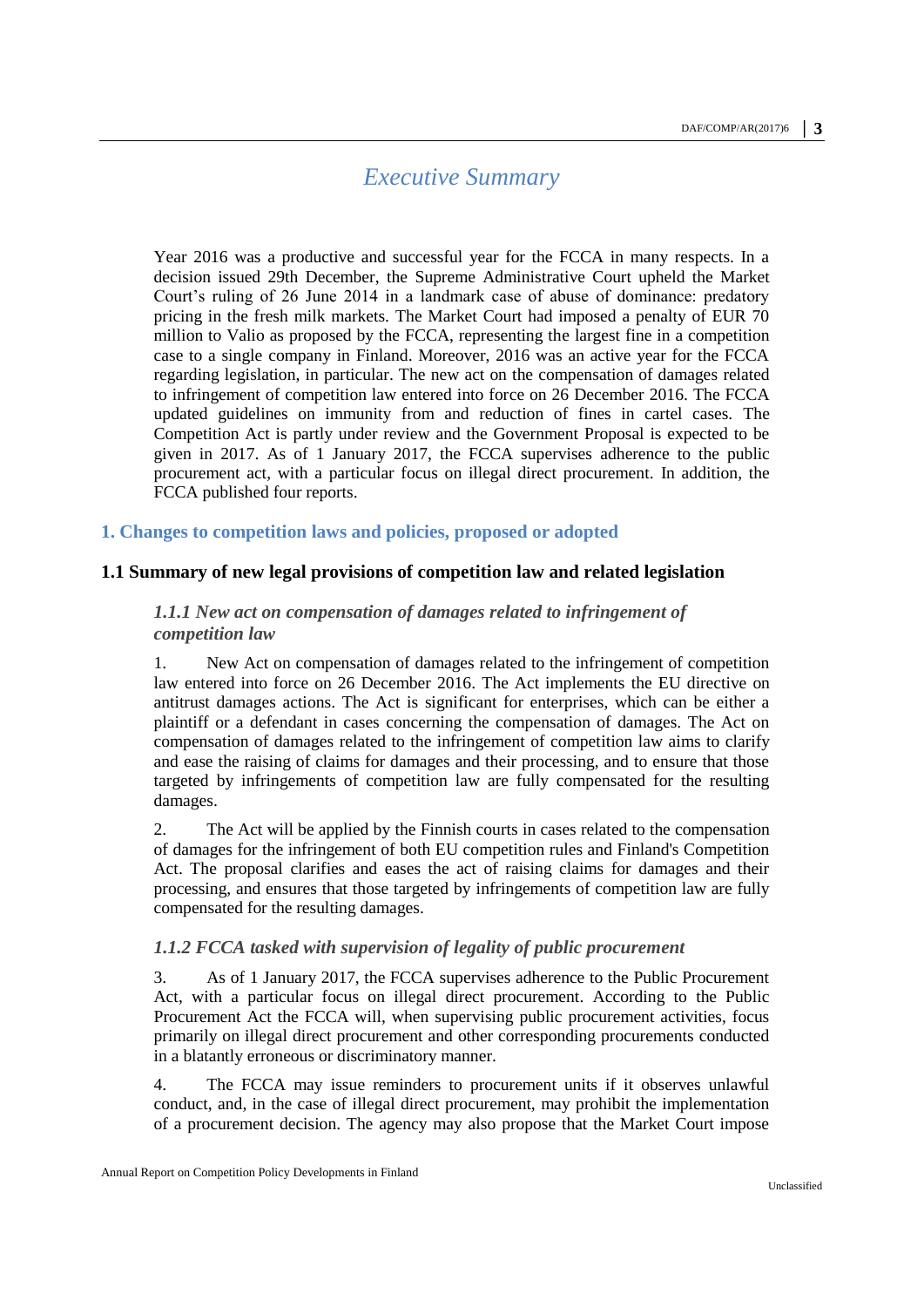#### **4 │** DAF/COMP/AR(2017)6

sanctions, such as penalty payments, shortening of the contract, or the annulment of a procurement decision.

#### <span id="page-3-0"></span>**1.2 Other relevant measures, including new guidelines**

5. The FCCA updated guidelines on immunity from and reduction of fines in cartel cases. The updated guidelines take into account the amendments to the Competition Act that entered into force on 26 December 2016 and the Act on Antitrust Damages.

6. The concept of a leniency statement was added to the Competition Act and the utilisation of information and evidence in damages court proceedings was enabled. The Act on Antitrust Damages includes provisions on using a leniency statement as evidence in damages court proceedings.

7. The updated guidelines replace the previous leniency guidelines of the Finnish Competition and Consumer Authority from October 2011 (guidelines 2/2011).

8. Guidelines on immunity from and reduction of fines in cartel cases: [http://www.kkv.fi/en/decisions-and-publications/publications/guidelines-on-the](http://www.kkv.fi/en/decisions-and-publications/publications/guidelines-on-the-application-of-the-competition-act/leniency/)[application-of-the-competition-act/leniency/](http://www.kkv.fi/en/decisions-and-publications/publications/guidelines-on-the-application-of-the-competition-act/leniency/)

#### <span id="page-3-1"></span>**1.3 Government proposals for new legislation**

9. The Competition Act (948/2011) is partly under review. The Government Proposal is likely to be given in 2017.

#### <span id="page-3-2"></span>**2. Enforcement of competition laws and policies**

#### <span id="page-3-3"></span>**2.1 Action against anticompetitive practices, including agreements and abuses of dominant position**

<span id="page-3-4"></span>*2.1.1 Summary of activities / FCCA* 

#### *2.1.1.1 SOK Corporation / dominance / loyalty scheme*

10. The FCCA has investigated the customer loyalty scheme of Suomen Osuuskauppojen Keskuskunta (SOK). The investigation did not produce any proof of a restriction of competition that would have required further investigation.

11. The FCCA launched an unprompted investigation into the matter after the special provision of the Competition Act concerning consumer goods trade (Section 4a) entered into force in 2014. According to the special provision, an undertaking with a minimum of 30 per cent market share in the Finnish daily consumer goods retail trade is deemed to occupy a dominant position in the Finnish daily consumer goods market. As a result of the provision, enterprises with a market share exceeding the limit have to comply with the prohibition of the abuse of a dominant position laid down in the Competition Act. SOK's market share in the Finnish daily consumer goods retail trade exceeds 30 per cent, so pursuant to Section 4a of the Competition Act, it occupies a dominant position

12. SOK has had a national discount scheme since 1994, which gives customers bonus points for loyalty. The bonus points are accumulated on the basis of the S Group customers' monthly purchases according to the bonus table of each cooperative.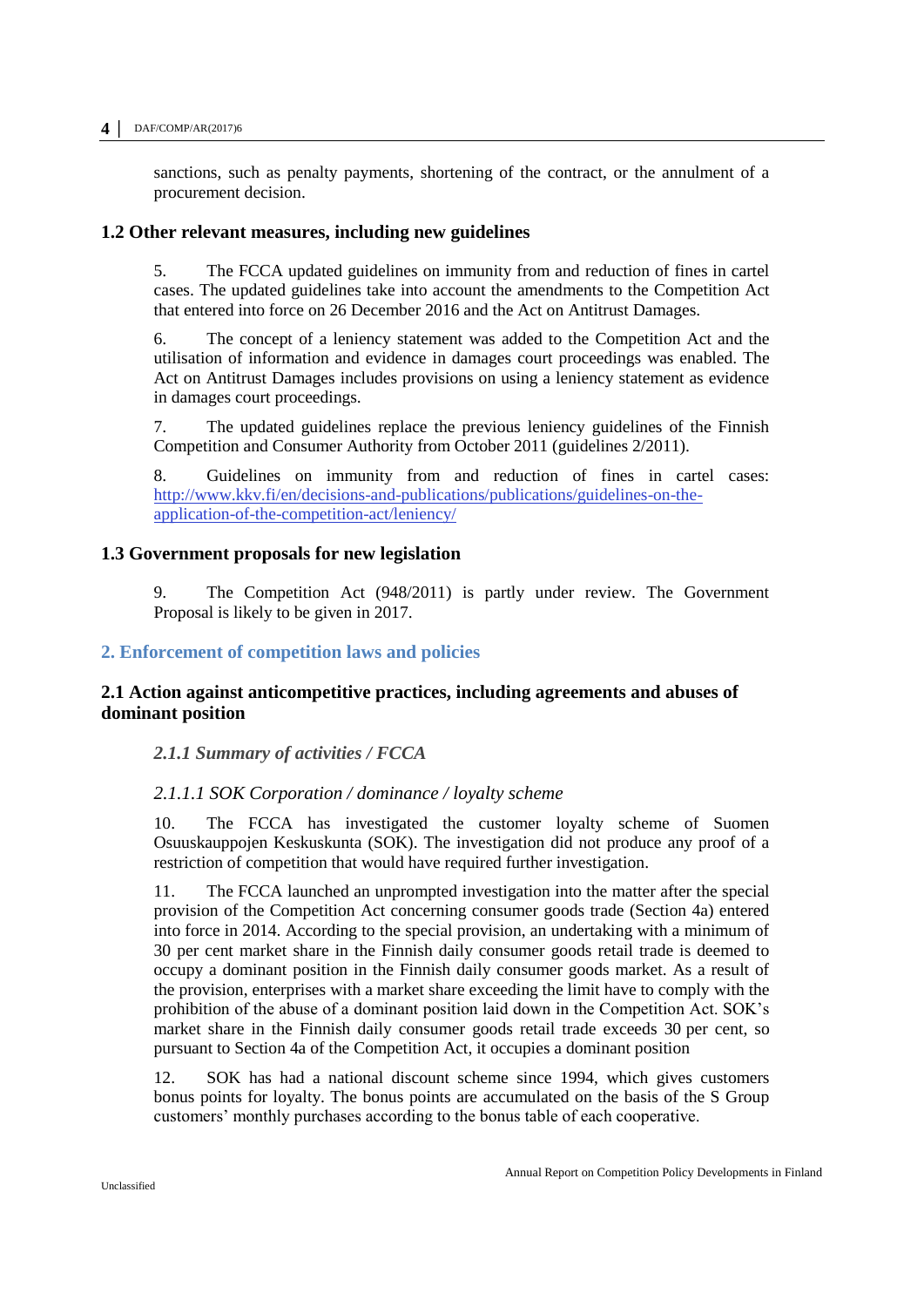13. Discounts given by a business in a dominant position may benefit consumers, but can also distort competition. Based on the FCCA's overall assessment, SOK's discount scheme does not, in its current form, have considerable anti-competition impacts on the consumer goods trade in Finland. The FCCA based its assessment on its report on the effect of customer loyalty schemes on consumers' purchasing behaviour. The report concludes that customer loyalty schemes only have a minor impact on the consumers' choice of shopping venue.

14. The report (in Finnish): [http://www.kkv.fi/globalassets/kkv-suomi/julkaisut](http://www.kkv.fi/globalassets/kkv-suomi/julkaisut/selvitykset/2015/kkv-selvityksia-1-2015-kanta-asiakasjarjestelmat.pdf) [/selvitykset/2015/kkv-selvityksia-1-2015-kanta-asiakasjarjestelmat.pdf](http://www.kkv.fi/globalassets/kkv-suomi/julkaisut/selvitykset/2015/kkv-selvityksia-1-2015-kanta-asiakasjarjestelmat.pdf)

#### *2.1.1.2 The Finnish Association of Funeral Services / cartels*

15. The FCCA has investigated the communications and other procedures of the Finnish Association of Funeral Services – which the Association was suspected of using to influence pricing by entrepreneurs in the funeral services business – and the use of other competitive tools. To clarify the matter, the FCCA performed an investigation at the office of the Finnish Association of Funeral Services and heard companies operating in the business.

16. The FCCA's investigations identified no cause for further action. The FCCA gave advice to the Finnish Association of Funeral Services on the contents of competition legislation and issued instructions on what can constitute unlawful activities within an industry association. For example, industry associations may not intervene in free competition or the pricing practices of enterprises active on the market. The proceedings in the matter have been terminated.

#### *2.1.1.3 Kesko Food Ltd and SOK Corporation / dominance / refusal to supply*

17. The FCCA has investigated the practices of Kesko Food Ltd and Suomen Osuuskauppojen Keskuskunta (SOK) related to the sharing of sales data. The investigation did not produce any proof of restriction of competition that would have required further investigation.

18. The FCCA launched an unprompted investigation into the matter when the special provision of the Competition Act covering the consumer goods trade (Section 4a) had entered into force in 2014. According to the said special provision, an undertaking with a minimum of 30 per cent market share in the Finnish daily consumer goods retail trade is deemed to occupy a dominant position in the Finnish daily consumer goods market. As a result of the provision, enterprises with a market share exceeding the limit have to comply with the prohibition on the abuse of dominant position according to the Competition Act. Both Kesko Food and SOK have over 30 per cent market shares in the Finnish daily consumer goods retail trade, so pursuant to Section 4a of the Competition Act, they occupy a dominant position.

19. When assessing whether the practice of the retail chains can be regarded as a prohibited abuse of dominant position, the FCCA has taken into account the objectives of Section 4a of the Competition Act and the established legal praxis concerning refusal to supply. The FCCA has not received any proof on the basis of which the retail chains' current data sharing practices could be considered to impair or distort competition in the daily consumer goods market. Moreover, no proof was found that the elements of refusal to supply, as adopted in the legal praxis, would be fulfilled.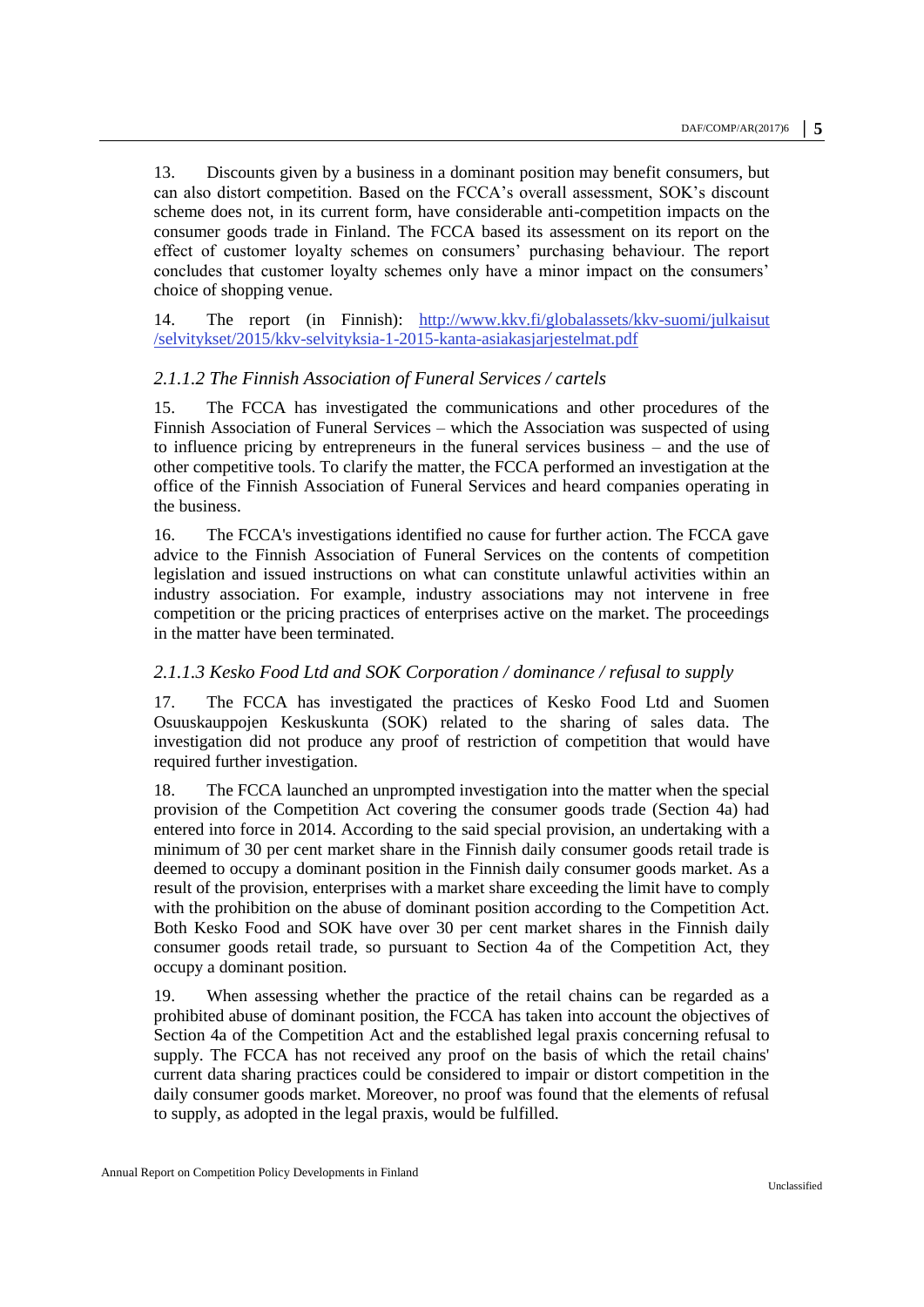#### *2.1.1.4 Banks / commitment decision*

20. Aktia Bank, Danske Bank, Nordea, OP Financial Group, POP Bank Alliance, Handelsbanken, Savings Banks´ Union Coop and Bank of Åland have given the FCCA commitments to restrict the banks´ right to increase charges and fees for customer credit.

21. The banks operating in Finland have collaborated with the Federation of Finnish Financial Services regarding standard terms and conditions resulting in general loan terms and conditions concerning consumer credit lending. These terms and conditions have included a model term and condition according to which a bank may increase charges and fees for consumer credit on account of increased costs or for other justified reasons. The banks have incorporated the term in question in their consumer credit agreements.

22. The commitment decision solves the competition problem and improves the position of the consumers. The banks will replace the model term and condition with a new term restricting the banks´ right to adjust charges and fees for existing consumer credit agreements. Changes in charges and fees pursuant to new terms and conditions will be possible only due to a decision or provision of the relevant authority or on the basis of an amendment to the legislation. The increases may not exceed the actual costs incurred by the banks. Equivalent restrictions will also be applied to new consumer credit agreements concluded over the next three years.

#### <span id="page-5-0"></span>*2.1.2 Description of significant cases / Supreme Administrative Court*

23. The Supreme Administrative Court imposed a penalty payment on Valio for milk pricing. The Supreme Administrative Court considered Valio's milk pricing a violation of the Competition Act and ordered a penalty payment of EUR 70 million.

24. In 2012, the FCCA deemed Valio guilty of predatory pricing in Finland's fresh milk markets, with the objective of foreclosing competition in them. In its decision issued in late 2012, the FCCA ordered Valio to discontinue the abuse of its dominant market position and proposed that the Market Court impose a EUR 70 million penalty payment on Valio for its violation of the Competition Act. In its ruling in the matter on 26 June 2014, the Market Court imposed a penalty payment on Valio as proposed by the FCCA.

#### <span id="page-5-2"></span><span id="page-5-1"></span>**2.2 Mergers and acquisitions**

|                              | 2009 | 2010 | 2011 | 2012 | 2013 | 2014 | 2015 | 2016 |
|------------------------------|------|------|------|------|------|------|------|------|
| Number of Mergers Filed      | 37   | 35   | 42   | 29   | 20   | 30   | 28   | 36   |
| Phase II required            |      |      |      |      |      |      |      |      |
| <b>Conditional Clearance</b> |      |      |      |      |      |      |      | L    |
| Mergers Blocked              |      |      |      |      |      |      |      |      |

*2.2.1 Statistics on number, size and type of mergers notified and/or controlled under competition laws*

#### <span id="page-5-3"></span>*2.2.2 Summary of significant cases*

#### *2.2.2.1 Kesko / Suomen Lähikauppa merger*

25. The conditions relating to Tuko Logistics Cooperative in the decision concerning the merger between Kesko Food Ltd and Suomen Lähikauppa Oy have become redundant. The FCCA removed them by its decision of 4 October 2016. The decision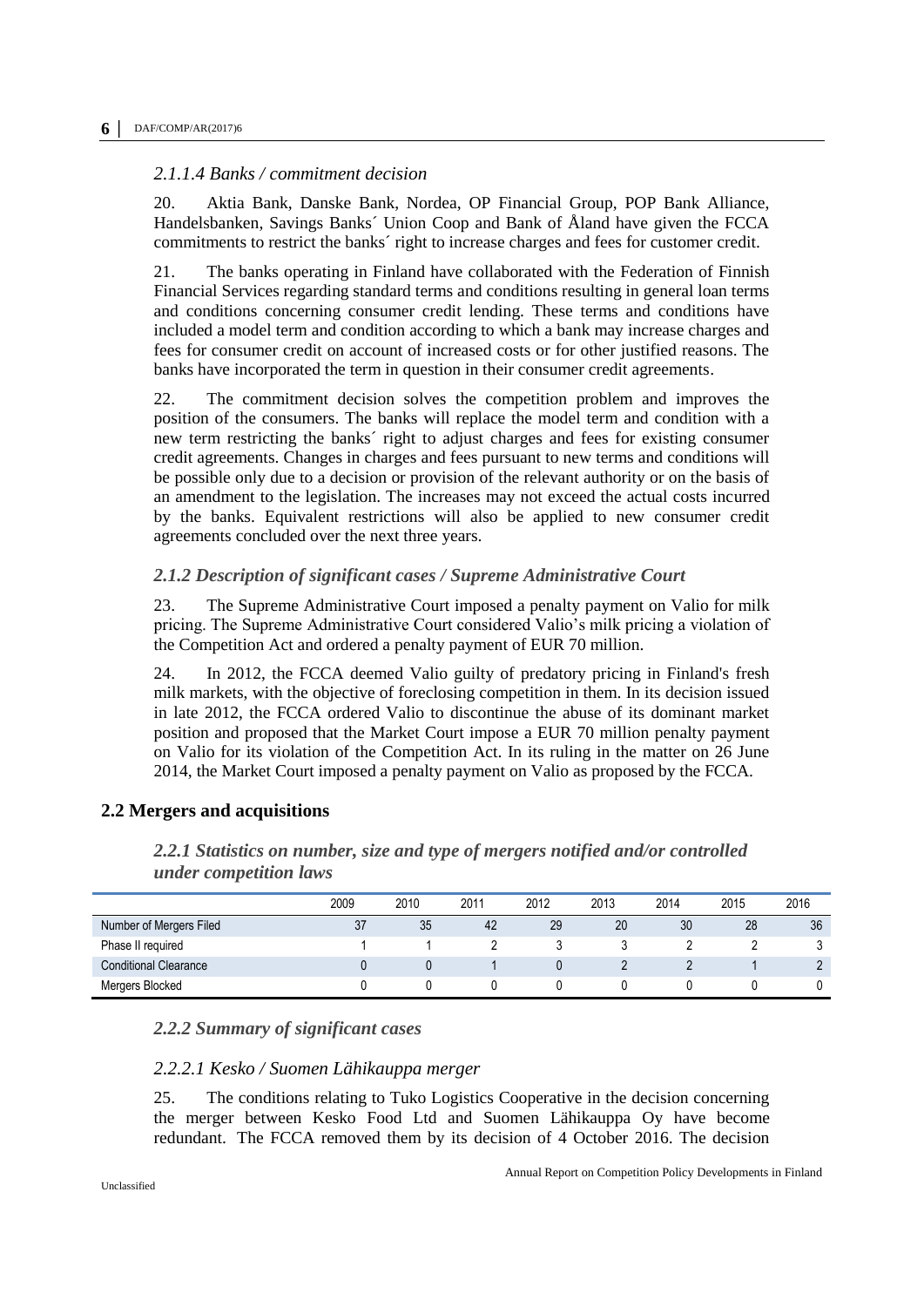will not affect Kesko Food's obligation to sell Suomen Lähikauppa stores in 60 locations to competitors.

26. The FCCA approved a merger between Kesko Food and Suomen Lähikauppa subject to conditions on 11 April 2016. Tuko was Suomen Lähikauppa's primary supplier and logistics partner prior to the completion of the merger. In its merger decision, the FCCA endeavoured to alleviate competition problems in the procurement market for daily consumer goods and the HoReCa wholesale market by obligating Kesko Food to continue purchases from Tuko for a fixed period of 18 months.

27. Suomen Lähikauppa was also a member of Tuko. The conditions set by the FCCA for the merger required Suomen Lähikauppa to withdraw from membership in Tuko at the latest within a transitional period. Furthermore, the FCCA restricted the possibilities of Suomen Lähikauppa and Kesko Food to participate in decisions taken in Tuko.

28. Tuko and Kesko Food have reached consensus on the procurement and supply relationships between Suomen Lähikauppa and Tuko and on the conditions relating to Lähikauppa's withdrawal from Tuko. The conditions relating to Tuko defined in the FCCA's decision thus became redundant. The FCCA concludes that this constitutes a substantial cause, as referred to in section 30 of the Competition Act, on the basis of which the conditions can be removed.

#### <span id="page-6-0"></span>**3. The role of competition authorities in the formulation and implementation of other policies**

#### <span id="page-6-1"></span>**3.1 Motions and statements**

29. The FCCA promoted the proper operation of the market by issuing several statements on proposed legislation that may have an impact on competition policy. The competition reforms advocated by the FCCA took major steps forward. The opening hours in the retail sector were liberalized on 1 January 2016. The new Transport Code encompassed many pro-competitive features, such as the liberalization of the taxi market, as advocated by the FCCA for years. The Finnish government is moving to reform the social and healthcare sector away from the centralized system to allow for marketoriented solutions and to introduce a broader possibility for citizen's choice. The FCCA serves in an expert advisory capacity in this reform, and FCCA has also produced several reports on the subject.

#### <span id="page-6-2"></span>**4. Resources of competition authorities**

#### <span id="page-6-3"></span>**4.1 Resources overall**

30. The total number of staff of the FCCA is 125, of which 55 people currently work for the Competition Division. (2015: 123).

#### <span id="page-6-4"></span>*4.1.1 Annual budget (in EUR and USD)*

31. For the FCCA totally (covering both consumer and competition enforcement): 2016: € 9.969.000 EUR (\$ 10.510.316)) (2015: €10,058m (\$11,64m))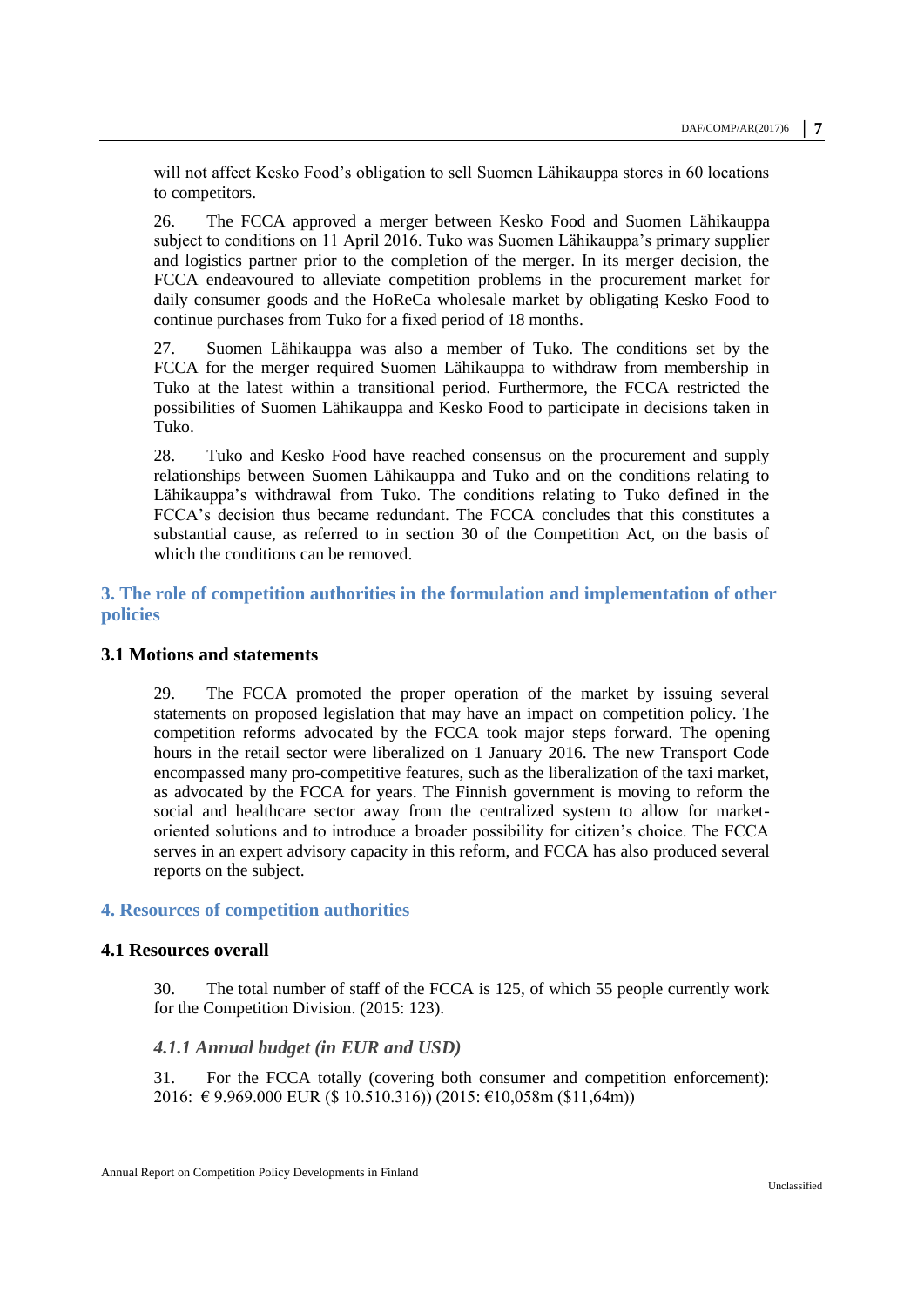| Economists          | $16(-1)$  |
|---------------------|-----------|
| Lawyers             | 22(0)     |
| Other professionals | $12 (+2)$ |
| Support staff       | $3(-1)$   |
| All staff combined  | $55(+2)$  |

<span id="page-7-0"></span>*4.1.2 Number of employees (person-years, covering competition enforcement)*

#### <span id="page-7-1"></span>**4.2 Human resources in competition enforcement (person-years) applied to:**

| Enforcement against anticompetitive practices |  |
|-----------------------------------------------|--|
| Merger review and enforcement                 |  |
| Advocacy efforts                              |  |

#### <span id="page-7-2"></span>**4.3 Period covered by the above information**

32. The information is based on the situation in 31 December 2016.

<span id="page-7-3"></span>**5. Summaries of or references to new reports and studies on competition policy issues**

#### <span id="page-7-4"></span>**5.1 Joint authorities adhere to competitive neutrality regulations insufficiently**

33. The FCCA cooperated with Regional State Administrative Agencies to investigate the fulfilment of the incorporation requirement in joint authorities. According to the results, joint authorities had deficiencies in adhering to the incorporation requirements, taking account of the requirements of market-based pricing, and determining when the activities are seen as minor in nature.

34. In order to safeguard equal operating conditions, the Competition Act and the Local Government Act were amended in 2013 to include provisions on local authorities' and joint authorities' corporatization obligation and on the FCCA's authority to intervene in public sector business activities if their structure or proceedings distort competition. Regulations on competitive neutrality oblige local authorities and joint authorities to incorporate all functions they perform in a competitive market environment.

35. The FCCA's investigation into joint municipal authorities set out to examine their operations in the market and recognise key shortcomings where the FCCA might have to intervene.

36. See the Report (in Finnish): [https://www.kkv.fi/en/current-issues/press](https://www.kkv.fi/en/current-issues/press-releases/2017/4.1.joint-municipal-authorities-actions-may-have-negative-effects-on-markets/)[releases/2017/4.1.joint-municipal-authorities-actions-may-have-negative-effects-on](https://www.kkv.fi/en/current-issues/press-releases/2017/4.1.joint-municipal-authorities-actions-may-have-negative-effects-on-markets/)[markets/](https://www.kkv.fi/en/current-issues/press-releases/2017/4.1.joint-municipal-authorities-actions-may-have-negative-effects-on-markets/)

#### <span id="page-7-5"></span>**5.2 Competition improves the quality of social welfare and health care services**

37. The FCCA has studied the realisation of competition and its effects on public social welfare and health care services. The FCCA's report indicates that the cost management, quality and effectiveness of these services can be improved by applying competitive means to service coordination. Competition can also encourage service providers to create new, innovative services that respond to the versatile needs of citizens and contribute to their welfare.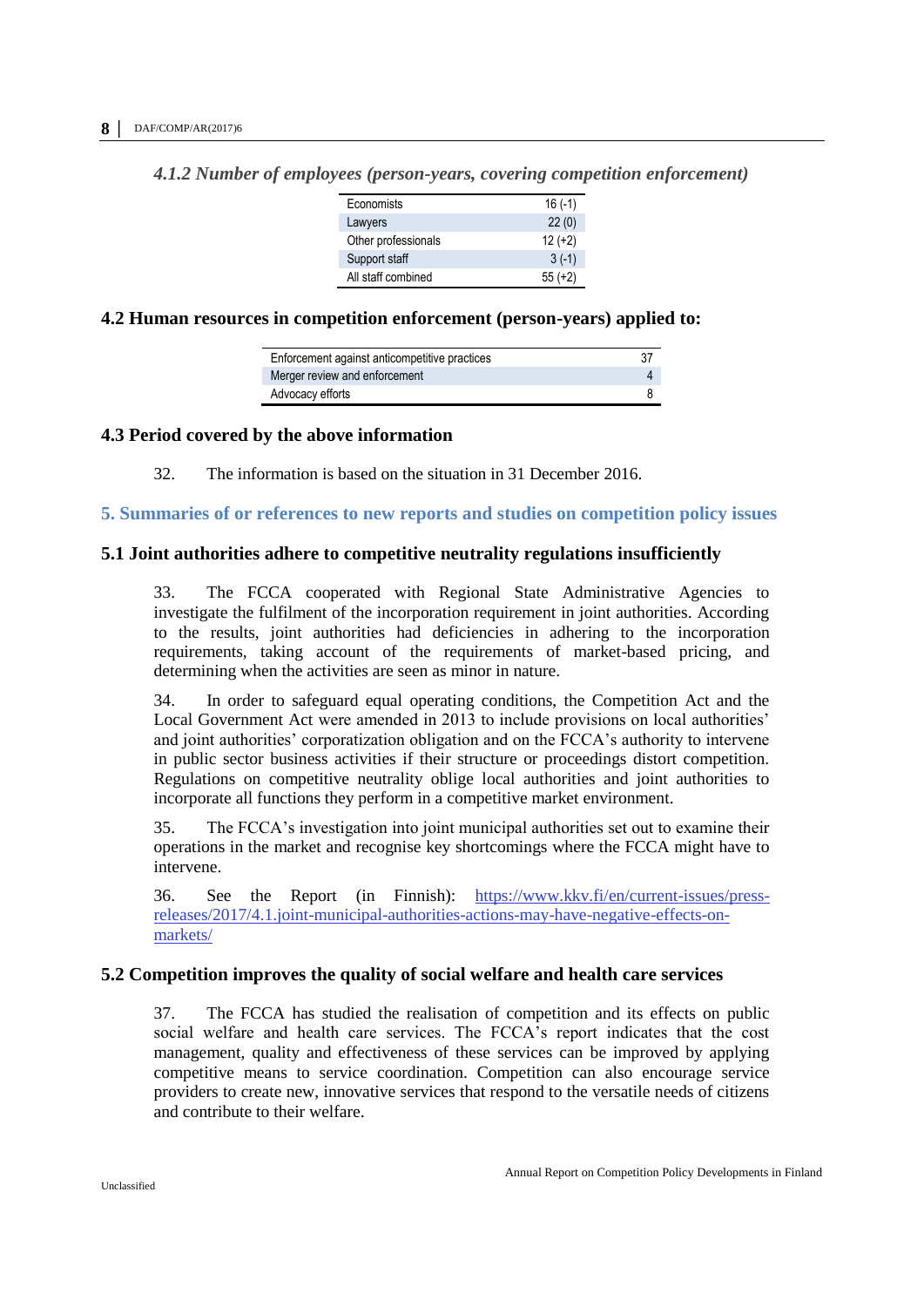38. The FCCA has assessed the realisation of competition and its effects on public social welfare and health care services particularly from the viewpoint of citizens' choices. In the case of simple services such as dental care and housing services, citizens' freedom of choice concerning their service provider can result in a broader selection and higher quality of services. In more complex services such as heart surgeries and care services for the elderly, citizens need comprehensive information, support and expert opinions to make a choice.

39. See the Report (in Finnish): [https://www.kkv.fi/globalassets/kkv-suomi/julkaisut/](https://www.kkv.fi/globalassets/kkv-suomi/julkaisut/selvitykset/2016/kkv-selvityksia-5-2016-kilpailun-mahdollisuudet-ja-edellytykset-sote-palveluissa.pdf) [selvitykset/2016/kkv-selvityksia-5-2016-kilpailun-mahdollisuudet-ja-edellytykset-sote](https://www.kkv.fi/globalassets/kkv-suomi/julkaisut/selvitykset/2016/kkv-selvityksia-5-2016-kilpailun-mahdollisuudet-ja-edellytykset-sote-palveluissa.pdf)[palveluissa.pdf](https://www.kkv.fi/globalassets/kkv-suomi/julkaisut/selvitykset/2016/kkv-selvityksia-5-2016-kilpailun-mahdollisuudet-ja-edellytykset-sote-palveluissa.pdf)

#### <span id="page-8-0"></span>**5.3 Obstacles to supply – construction regulation and the need for a paradigm shift**

40. To ensure a sufficient supply of housing, fundamental changes must be made to the construction regulation and land use control. In practice, this means shifting from what currently amounts to limiting the overall supply to genuinely improving the situation. Examined from this viewpoint, regulation is clearly not efficient enough, says a report published by the FCCA.

41. The FCCA's report 'Tarjonnan tiellä – rakentamisen sääntely ja paradigmaattisen muutoksen tarve' (Obstacles to supply – construction regulation and the need for a paradigm shift) (in Finnish), takes a look at the need to develop regulation from the viewpoint of ensuring overall supply. The report presents four key development proposals: 1. Speeding up the processing of local detailed plans and increasing the landowners' right of initiative; 2. Lighter planning procedure regarding changes in the purpose of buildings; 3. Regional government reform and better strategic control of land use; 4. Distorted incentive structures and the need to develop real estate taxation.

42. See the Report (in Finnish): [https://www.kkv.fi/globalassets/kkv-suomi/julkaisut](https://www.kkv.fi/globalassets/kkv-suomi/julkaisut/selvitykset/2017/kkv-selvityksia-1-2017-tarjonnan-tiella.pdf) [/selvitykset/2017/kkv-selvityksia-1-2017-tarjonnan-tiella.pdf](https://www.kkv.fi/globalassets/kkv-suomi/julkaisut/selvitykset/2017/kkv-selvityksia-1-2017-tarjonnan-tiella.pdf)

#### <span id="page-8-1"></span>**5.4 Room for competition in transport sector insurance**

43. According to a study by the FCCA, competition concerning insurance required by companies operating in the transport sector could function better. Few businesses go into the trouble of finding the best insurance deals, and are generally reluctant to switch insurance companies, although a tender process could result in significant cost savings.

44. The FCCA has investigated the phenomena related to the operation of the insurance market by looking at transport companies' insurance experiences. The goal was to form an understanding of how well competition is functioning in terms of transport companies' obligatory and voluntary insurance policies. Functional competition is particularly important in sectors that have significant effects on the national economy, such as the insurance sector, as they affect the operating conditions of small and mediumsized companies

45. See the Report (in Finnish): [https://www.kkv.fi/globalassets/kkv-suomi/julkaisut/](https://www.kkv.fi/globalassets/kkv-suomi/julkaisut/selvitykset/2016/kkv-selvityksia-4-2016-vakuutusmarkkinoiden-toimivuus.pdf) [selvitykset/2016/kkv-selvityksia-4-2016-vakuutusmarkkinoiden-toimivuus.pdf](https://www.kkv.fi/globalassets/kkv-suomi/julkaisut/selvitykset/2016/kkv-selvityksia-4-2016-vakuutusmarkkinoiden-toimivuus.pdf)